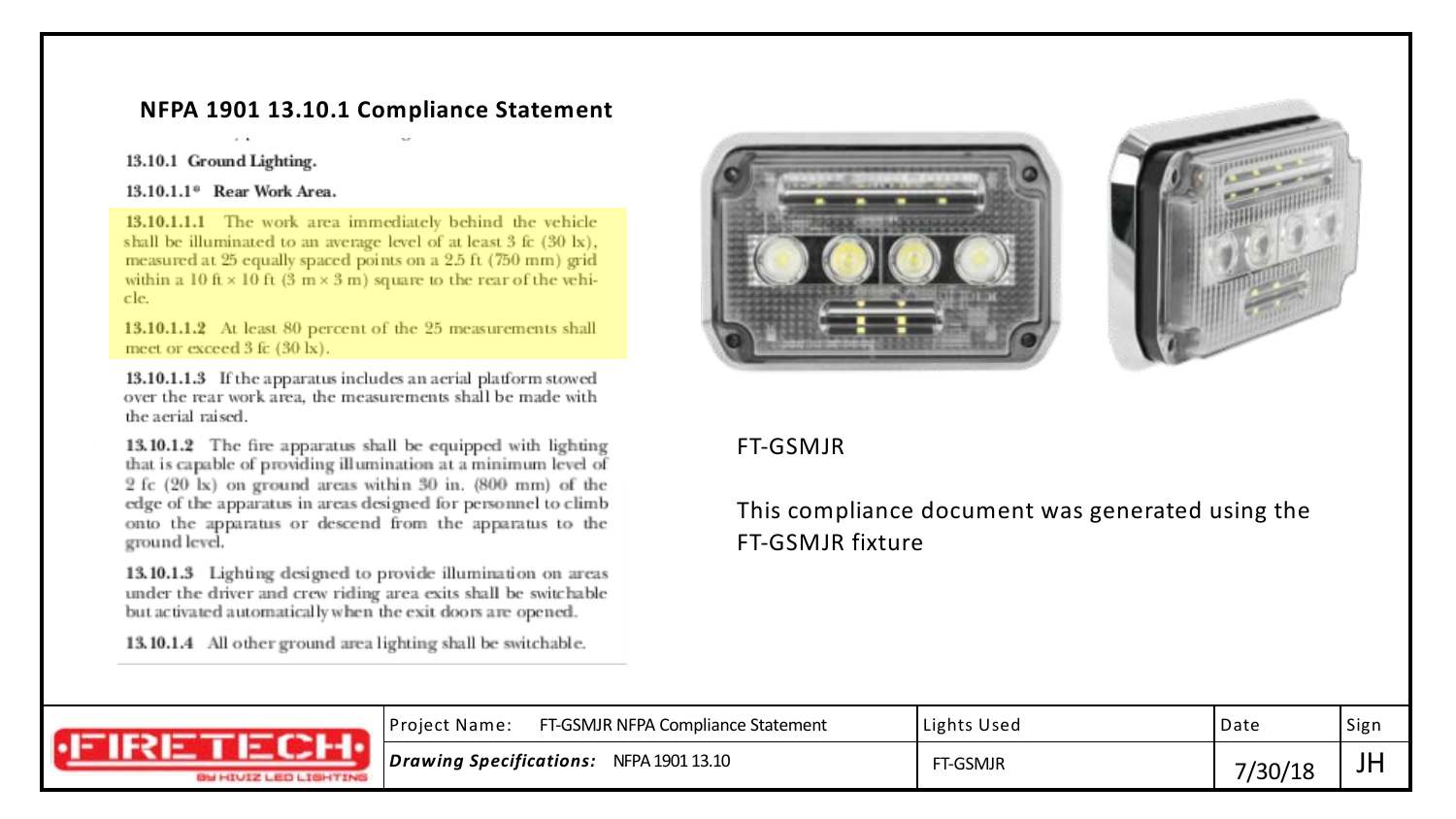It is important to note:

The NFPA language requires the area behind the apparatus to be illuminated to 3 ft candles (30 lux) [paraphrased; see page 1 for complete text]. This requirement must not be confused with requiring any given light fixture to produce a certain output. The fixture and truck together, along with any other auxiliary or accessory lighting systems must be considered together when determining whether an apparatus package meets the language.

Pages 3 and 4 showcase the FT-GSMJR fixture producing complaint illumination when mounted to a flat wall with no obstructions between the fixture and the ground plane. In this application, the FT-GSMJR does produce the required light levels in all mounting locations from 1' to 10'+

This compliance statement will also showcase one example of a compliant apparatus lighting package using the FT-GSMJR fixture simulated on the back of a truck. It is important to consider things like mounting location and any possible obstructions when deciding whether the apparatus package will meet the requirements as identified in the standard. Final compliance with the standard must be assessed by the apparatus manufacturer.

| <b>GU HIUIZ LEO LIGHTING</b> | FT-GSMJR NFPA Compliance Statement<br>  Project Name: | Lights Used | Date    | Sigr |
|------------------------------|-------------------------------------------------------|-------------|---------|------|
|                              | NFPA 1901 13.10<br>Drawing Specifications:            | FT-GSMJR    | 7/30/18 | JF   |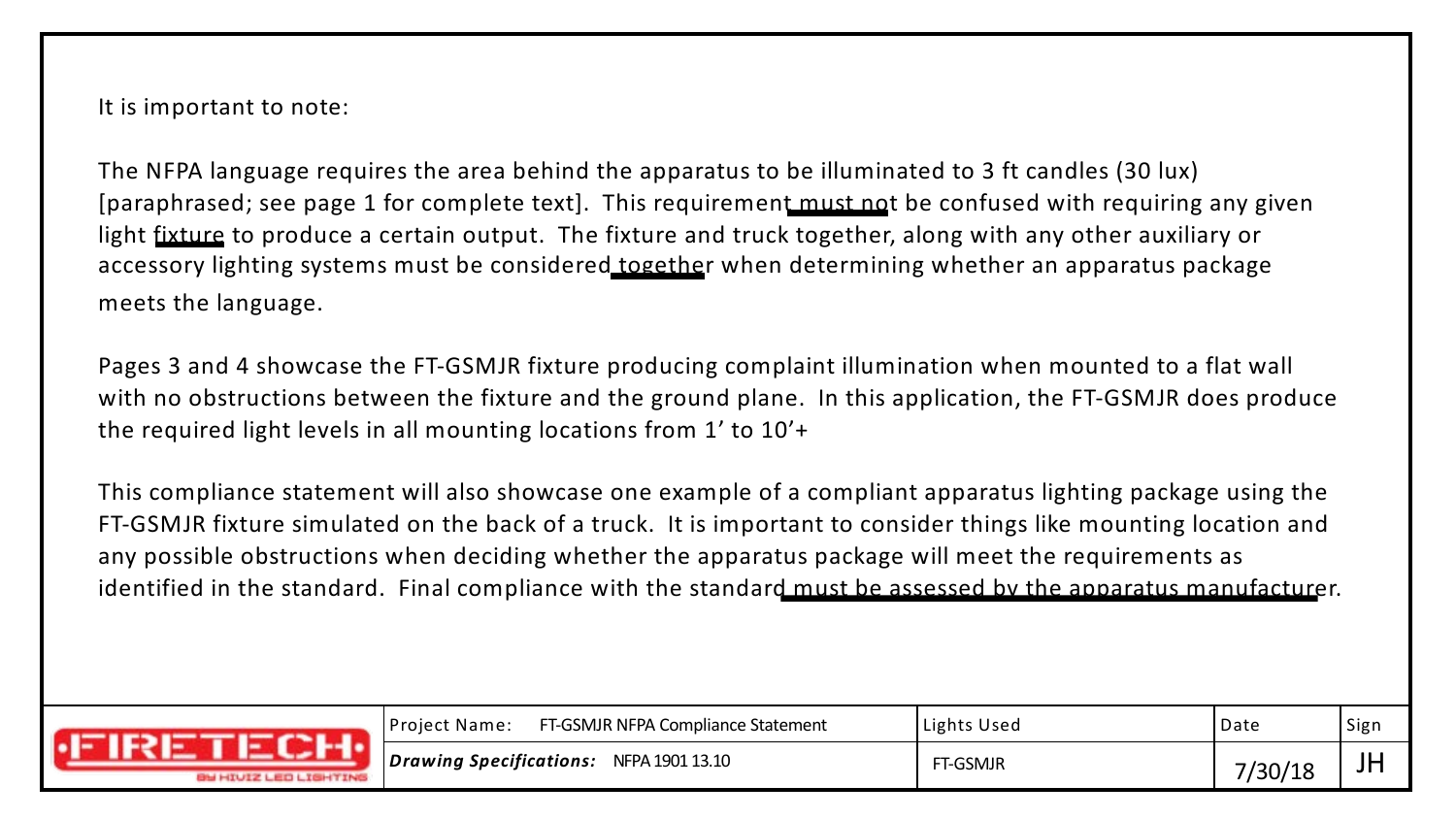Single FT-GSMJR Fixture mounted on vertical plane.

This shows light output without any obstructions, with fixture mounted at varying heights from the ground plane.

Gris pattern is 5'x5'

Scale is  $RED = 30$  lux

White square shows 10'x10' area used in determining NFPA compliance.



 $3.0$   $3.8$  4.3 4.6 4.1  $3.1$  1.1

3.1 4.1 5.5 6.8 8.9 12.2 7.3 3.

6.1 8.4 11.0 12.7 25.8 24.5

 $1.6$  10.9 15.0 17.2 44.2 22.8

10.3 14.3 16.4 41.6 21.8

8' Mounting Height



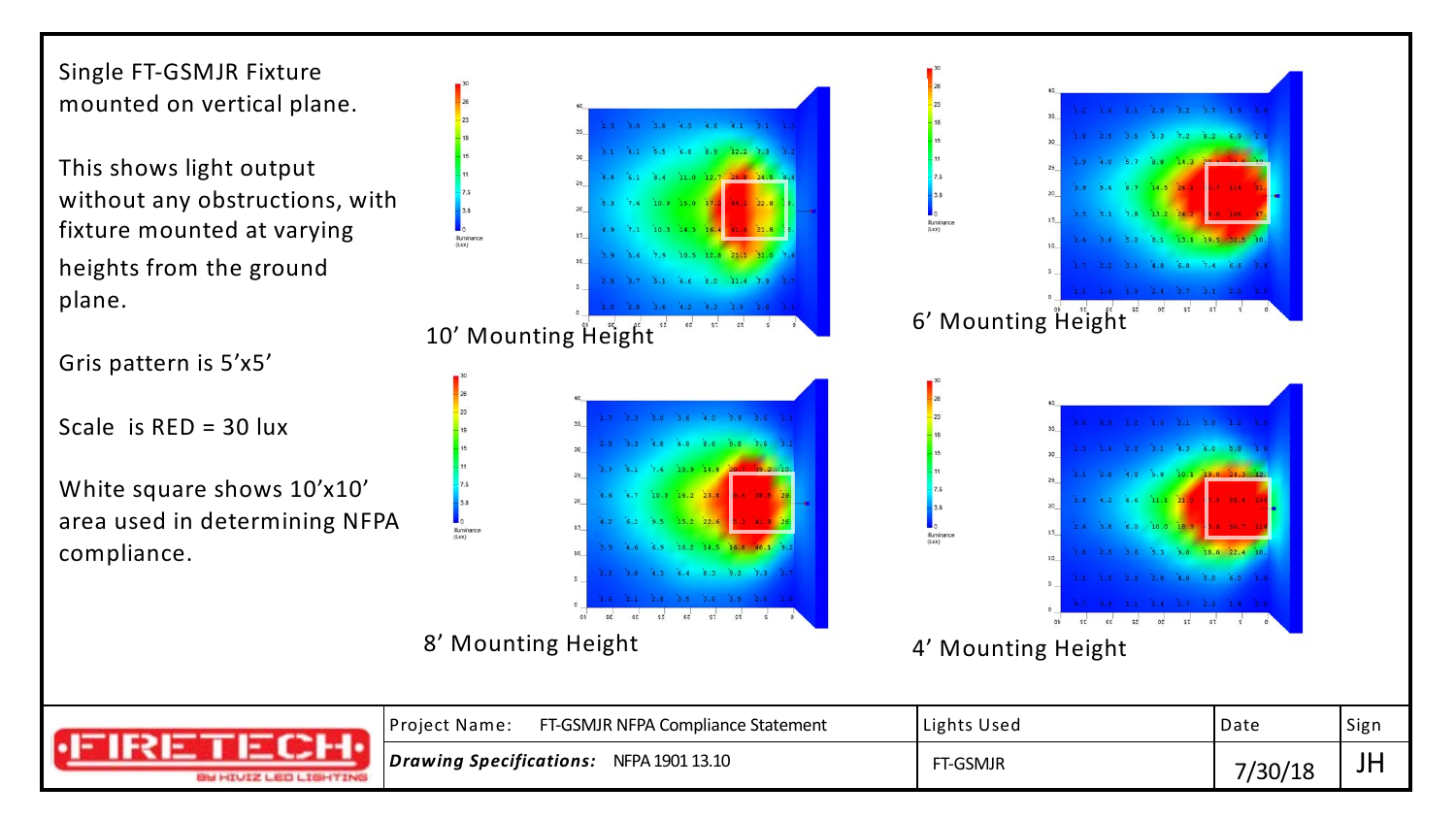Single FT-GSMJR Fixture mounted on vertical plane.

This shows light output without any obstructions, with fixture mounted at varying heights from the ground plane.

Gris pattern is 5'x5'

Scale is RED = 30 lux

White square shows 10'x10' area used in determining NFPA compliance.



| 8 <del>U</del> HIVIZ LEO LIGHTING | FT-GSMJR NFPA Compliance Statement<br>Project Name:    | Lights Used | Date   | l Sign |
|-----------------------------------|--------------------------------------------------------|-------------|--------|--------|
|                                   | $\bm{\mid}$ Drawing Specifications:<br>NFPA 1901 13.10 | FT-GSMJR    | 730/18 | JГ     |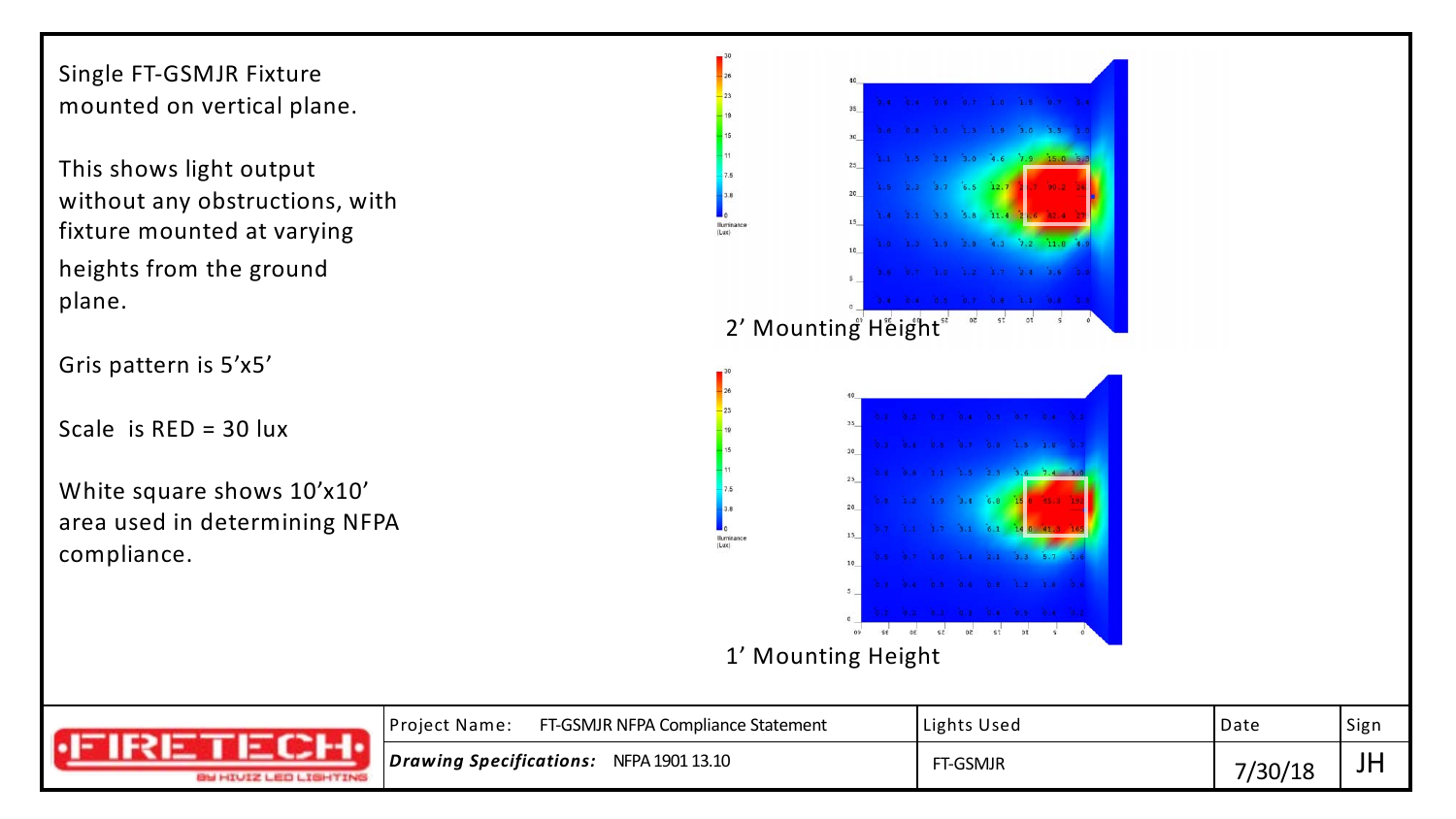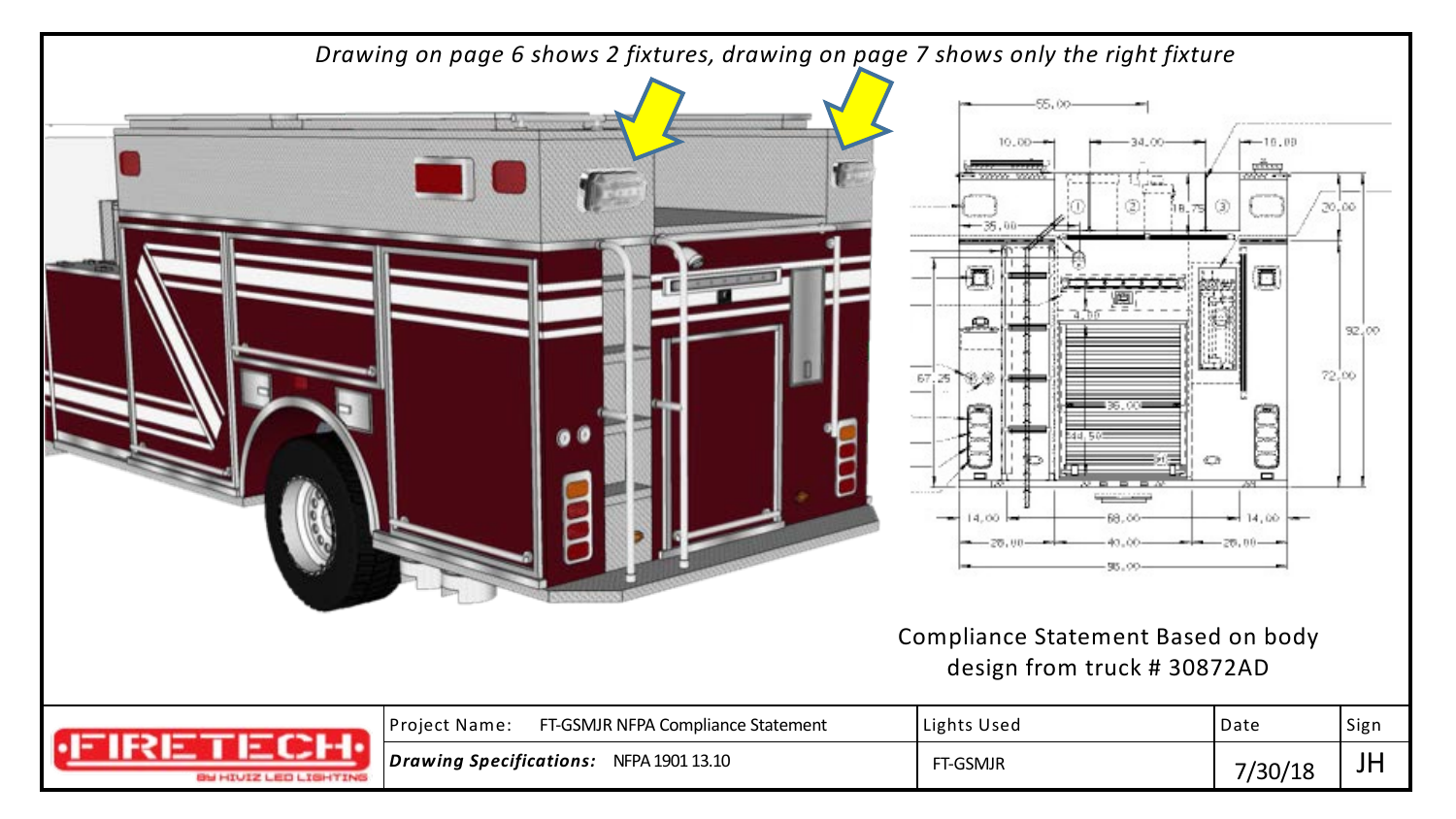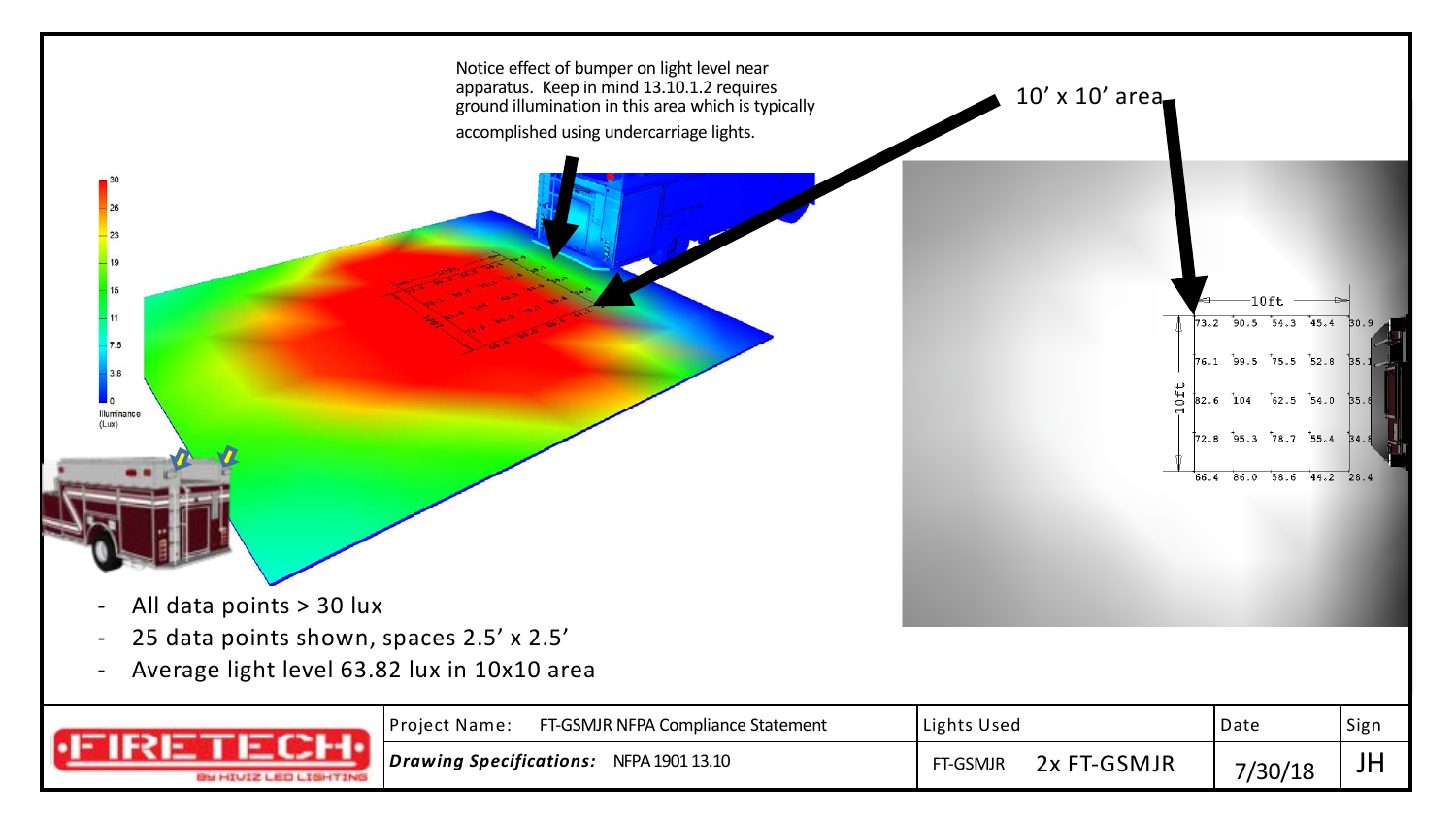

- Average Light Level 32.29 lux in 10x10.
	- Illustration shows 1 fixture mounted on right side of apparatus. Central mounting would be required if only 1 fixture were used.
	- Bumper and rear obstructions on apparatus cause light light output with 18" of the apparatus to suffer.
	- NFPA required undercarriage illumination (13.10.1.2), combined with light output from GSMJR, will produce compliant light output

| <b><i>IN HIUIZ LED LIGHTING</i></b> | FT-GSMJR NFPA Compliance Statement<br> Project Name: | Lights Used                            | Date    | <sup> </sup> Sign |
|-------------------------------------|------------------------------------------------------|----------------------------------------|---------|-------------------|
|                                     | Drawing Specifications:<br>NFPA 1901 13.10           | FT-GSMJR<br><sup>:</sup> T-GSMJR<br>1x | 7/30/18 | וע                |